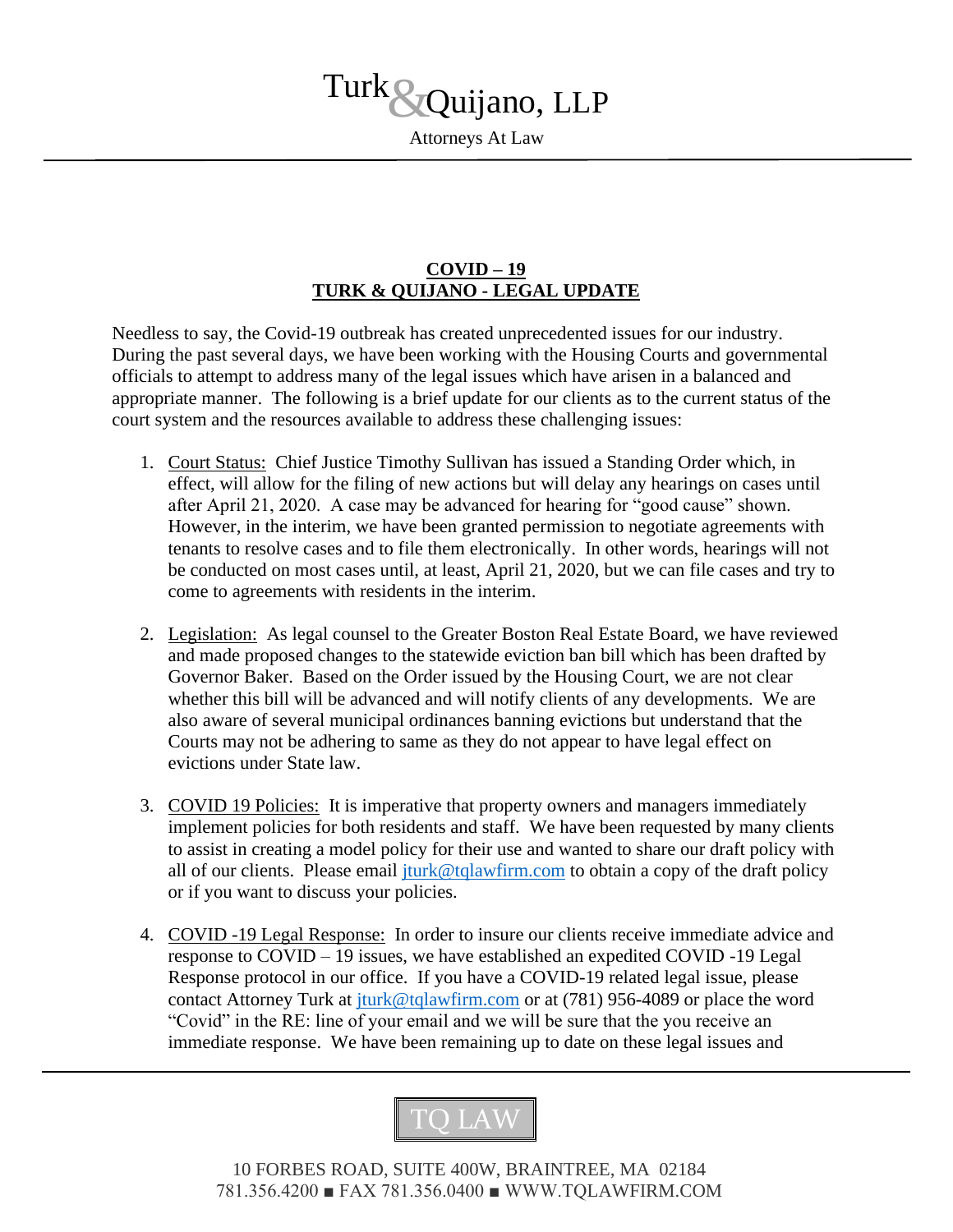consulted with health care professionals to attempt to provide timely legal advice on these issues.

- 5. Turk & Quijano: Our office will continue to be fully operational during this crisis. All nine (9) attorneys and case managers are accessible by email and phone and will continue to be able to immediately address all your legal needs. You may continue to call our office during normal business hours or reach us by email or by cell at any time.
- 6. Legal Cases: As noted, we will continue to be able to address any legal issues which arise during this crisis. However, as an industry, we want to insure that we are balancing both the unprecedented issues which this crisis may raise for residents against the obvious need for residents to pay rent and comply with their leases. In this regard, we will be reaching out to clients to discuss the following options:
	- a. Non-Payment Cases:
		- i. Pending Actions: We will be reaching out to all residents with pending actions to attempt to enter into payment agreements or seek interim rent payments pending the re-opening of the courts. We will be requesting clients to provide us with ledgers, acceptable payment terms, and contact information for residents with pending cases such that we can attempt to enter these agreements and file same electronically. We are also discussing with various agencies the options available to access RAFT and other emergency assistance during this period.
		- ii. New Actions: We are suggesting that, rather than serve Notices to Quit for Non-payment at this time, we initially reach out to residents by letter or email to request them to pay the rent or contact our office to discuss a payment plan. If we are able to arrange such a plan, we would then proceed with the legal process in a "friendly" manner to file the agreement with the court. This measured approach will allow us to determine cases of hardship caused by this virus in advance and attempt to enable residents with payment issues to avoid evictions by entering into agreements.
	- b. Lease Violations:
		- i. Pending Actions: We will be reaching out to clients directly to discuss whether their cases may be resolved by a court ordered behavioral agreement or, if not, whether we should request leave of court to proceed with the case. In cases concerning the health and safety of other residents, we may be able to proceed with these cases.
		- ii. New Actions: We believe that the safety and security of the residents, as well as the requirements of lease compliance, dictate that actions for material lease violations continue to proceed. As such, we would recommend that we continue to issue lease violation letters and Notices Terminating Tenancy